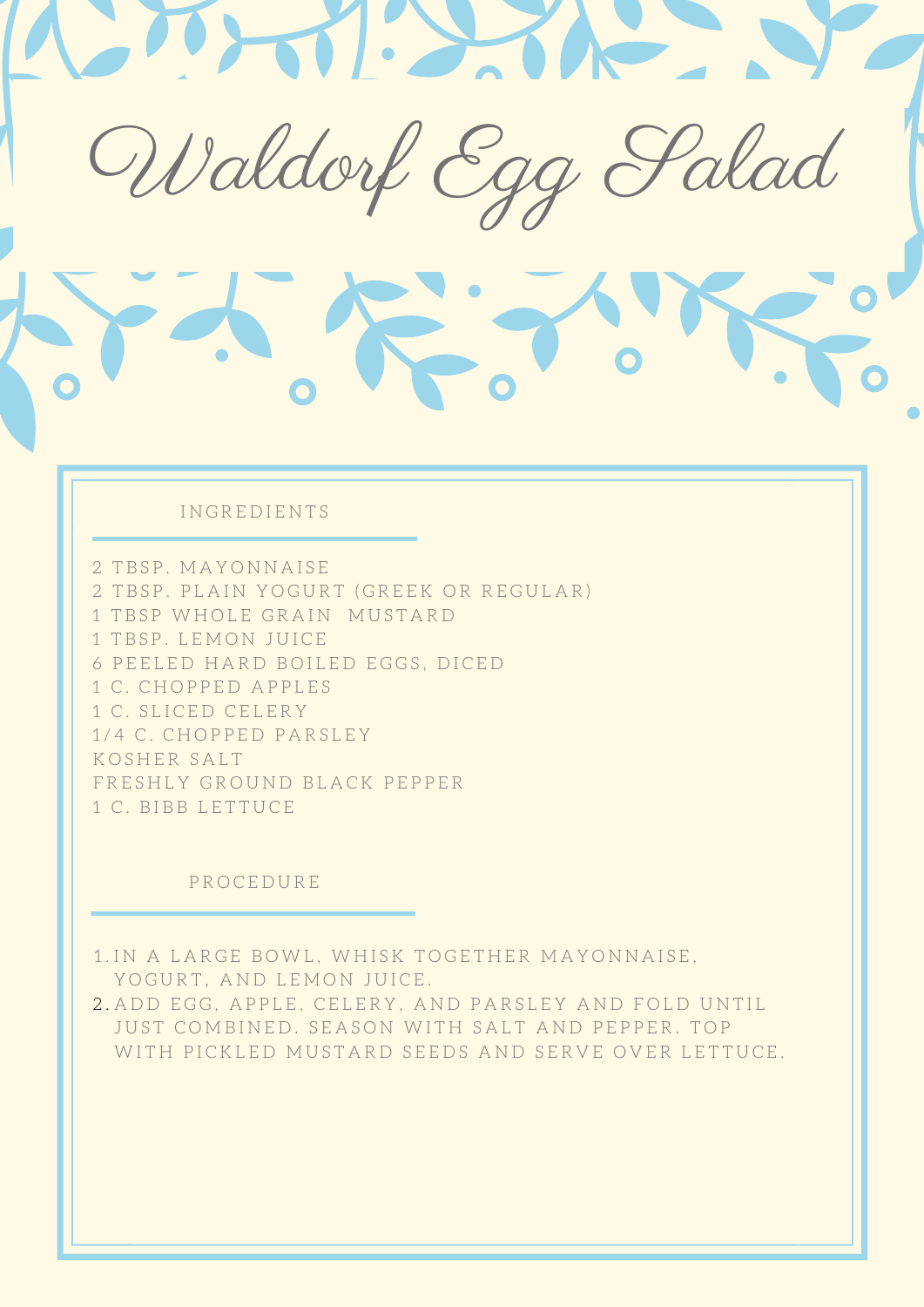

4 TBSP WHOLE GRAIN DIJON MUSTARD 2/3 CUP BROWN SUGAR 2TSP CHOPPED PARSLEY 1 TBSP DRY ITALIAN SEASONING

SALT AND PEPPER TO SEASON

- 1.TRIM THE FAT FROM THE ROAST, LEAVING ONLY A QUARTER INCH OF FAT ON TOP AT THE MOST.
- 2.SEASON THE PORK LOIN WITH SALT AND PEPPER AND OPEN ROAST THE PORK ON A RACK IN A 425 DEGREE F OVEN FOR 1/2 HOUR.
- 3.BRUSH THE ENTIRE SURFACE OF THE ROAST WITH A LARGE GRAIN DIJON MUSTARD, THEN PRESS BROWN SUGAR INTO THE MUSTARD, ALL OVER THE ROAST.
- 4.RETURN THE ROAST TO THE OVEN, REDUCE THE HEAT TO 375 DEGREES F. CONTINUE TO ROAST UNTIL THE INTERNAL TEMPERATURE OF THE ROAST HITS BETWEEN 145 TO 160 DEGREES F ON A MEAT THERMOMETER.
- 5.BASTE THE ROAST IN THE DRIPPINGS/SAUCE SEVERAL TIMES DURING THE COOKING TIME.
- 6.LET THE ROAST REST FOR 10 MINUTES BEFORE CARVING AND SERVING.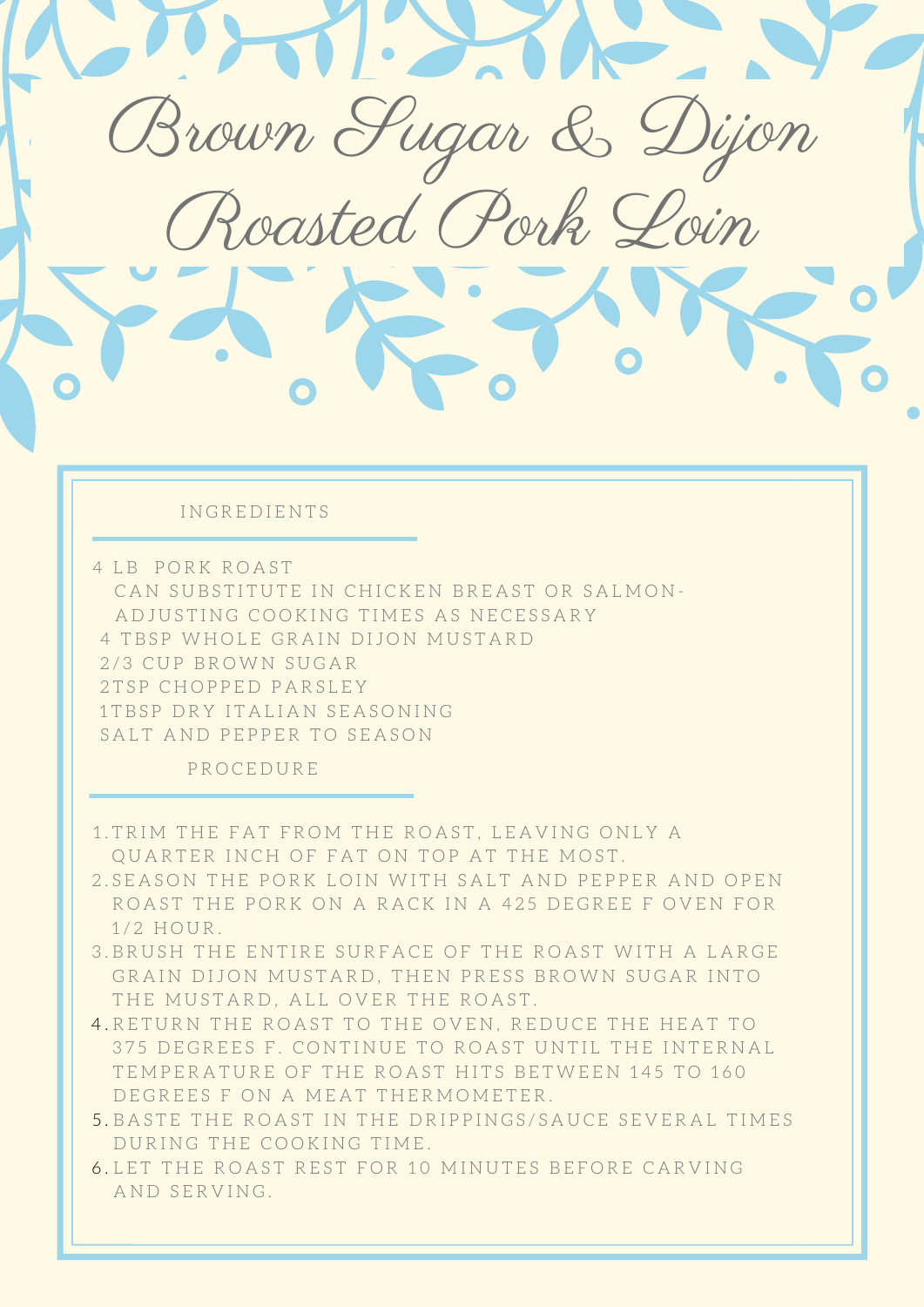IN GREDIENTS

.....

2 TABLESPOONS EXTRA-VIRGIN OLIVE OIL 1 CUP CHARDONNAY- REDUCED TO ¼ CUP 3/4 CUP HEAVY CREAM 1/4 CUP FRESHLY GRATED PARMESAN KOSHER SALT AND FRESHLY GROUND BLACK PEPPER 3 POUNDS SPINACH 2 TABLESPOONS UNSALTED BUTTER 2 CLOVES GARLIC, LIGHTLY SMASHED 1 TEASPOON FRESHLY GROUND NUTMEG

0 0

Chardonnay Creamed

Spinach

0

•

- 1. WASH THE SPINACH IN SEVERAL CHANGES OF WATER TO GET RID OF ANY GRIT. DRAIN THE SPINACH BUT KEEP SOME OF THE WATER CLINGING TO THE LEAVES. HEAT THE BUTTER AND OIL IN A LARGE SKILLET OVER MEDIUM-HIGH HEAT AND ADD THE SPINACH AND GARLIC. COOK, TURNING FREQUENTLY, UNTIL THE SPINACH HAS WILTED DOWN EVENLY. REMOVE THE GARLIC AND PUT THE SPINACH INTO A COLANDER AND LET IT DRAIN WELL. PRESS OUT AS MUCH LIQUID AS YOU CAN FROM THE LEAVES AND CHOP THEM COARSELY.
- 2. REDUCE CHARDONNAY FROM 1 CUP DOWN TO ¼ CUP
- 3. HEAT THE SKILLET AGAIN OVER MEDIUM-HIGH HEAT AND ADD THE CREAM AND NUTMEG; COOK UNTIL IT REDUCES A BIT, ABOUT 5 MINUTES. ADD THE SPINACH AND PARMESAN AND SEASON WITH SALT AND PEPPER. COOK UNTIL THE SPINACH IS HOT, ABOUT 5 MORE MINUTES. SERVE IMMEDIATELY.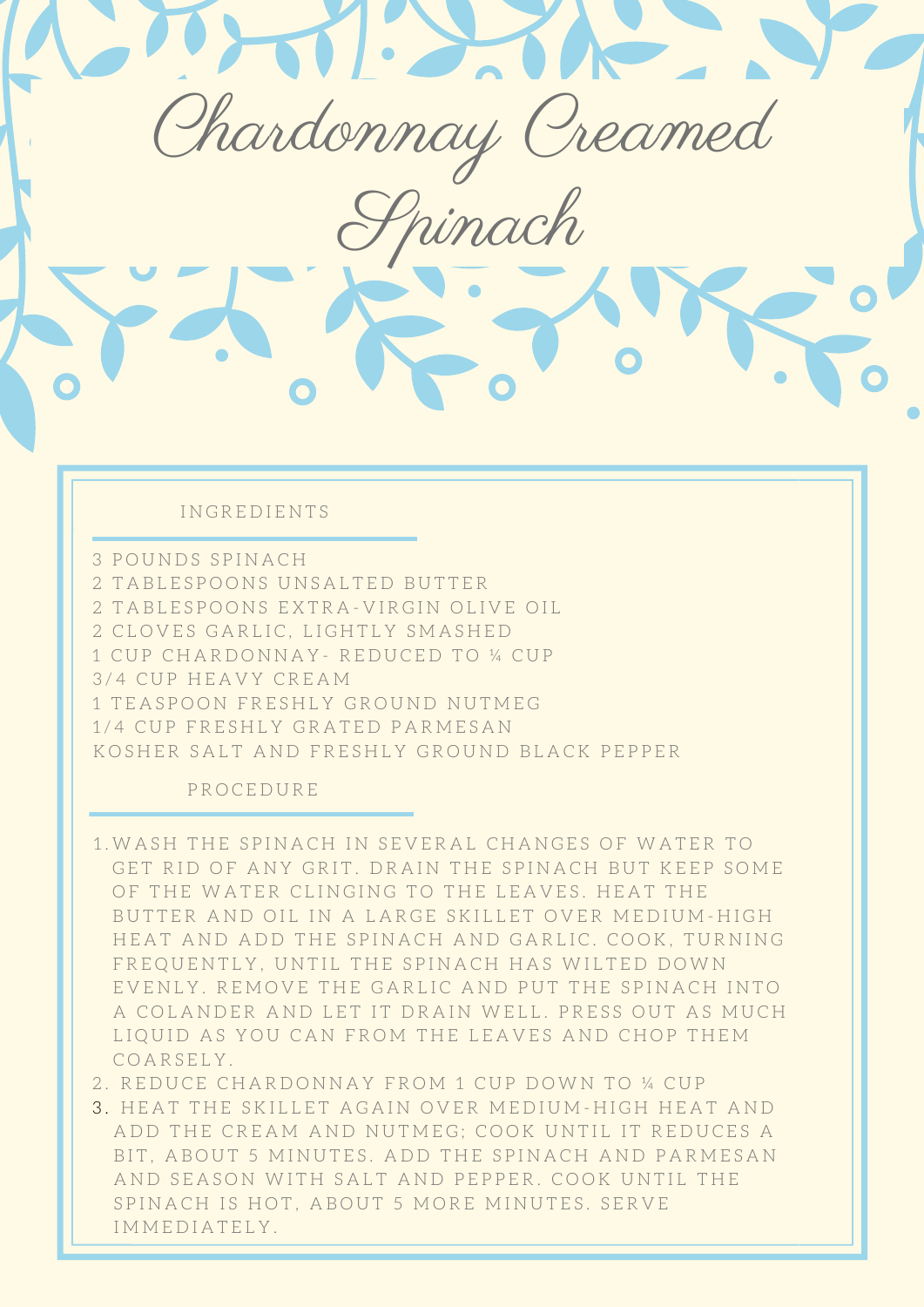Potato Gratin

0

•

#### I N G R E D I E N T S

.....

3 POUNDS YUKON GOLD POTATOES, PEELED, CUT INTO 1/8-1 TEASPOON GROUND BLACK PEPPER 1 TBSP FRESH/ 1 TSP DRY THYME 1 1/2 CUPS (PACKED) GRATED SHARP WHITE CHEDDAR CHEESE ( A B O U T 6 O U N C E S ) 1 CUP WHIPPING CREAM 1 CUP DRY WHITE WINE INCH-THICK ROUNDS 2 TEASPOONS SALT

0 0

- 1.PREHEAT OVEN TO 400°F. BUTTER 13X9X2-INCH GLASS BAKING DISH. LAYER 1/3 OF POTATOES IN PREPARED DISH, OVERLAPPING SLIGHTLY. SPRINKLE WITH 1/3 OF SALT AND 1/3 OF PEPPER. SPRINKLE WITH 1/3 OF THYME, THEN WITH 1/3 OF CHEESE. REPEAT LAYERING TWICE MORE WITH REMAINING POTATOES, SALT, PEPPER, TARRAGON, AND CHEESE.
- 2. WHISK CREAM AND WINE IN MEDIUM BOWL TO BLEND. POUR OVER POTATOES. BAKE UNCOVERED UNTIL POTATOES ARE TENDER WHEN PIERCED WITH KNIFE AND TOP IS GOLDEN, ABOUT 1 HOUR. LET GRATIN STAND 5 MINUTES BEFORE SERVING.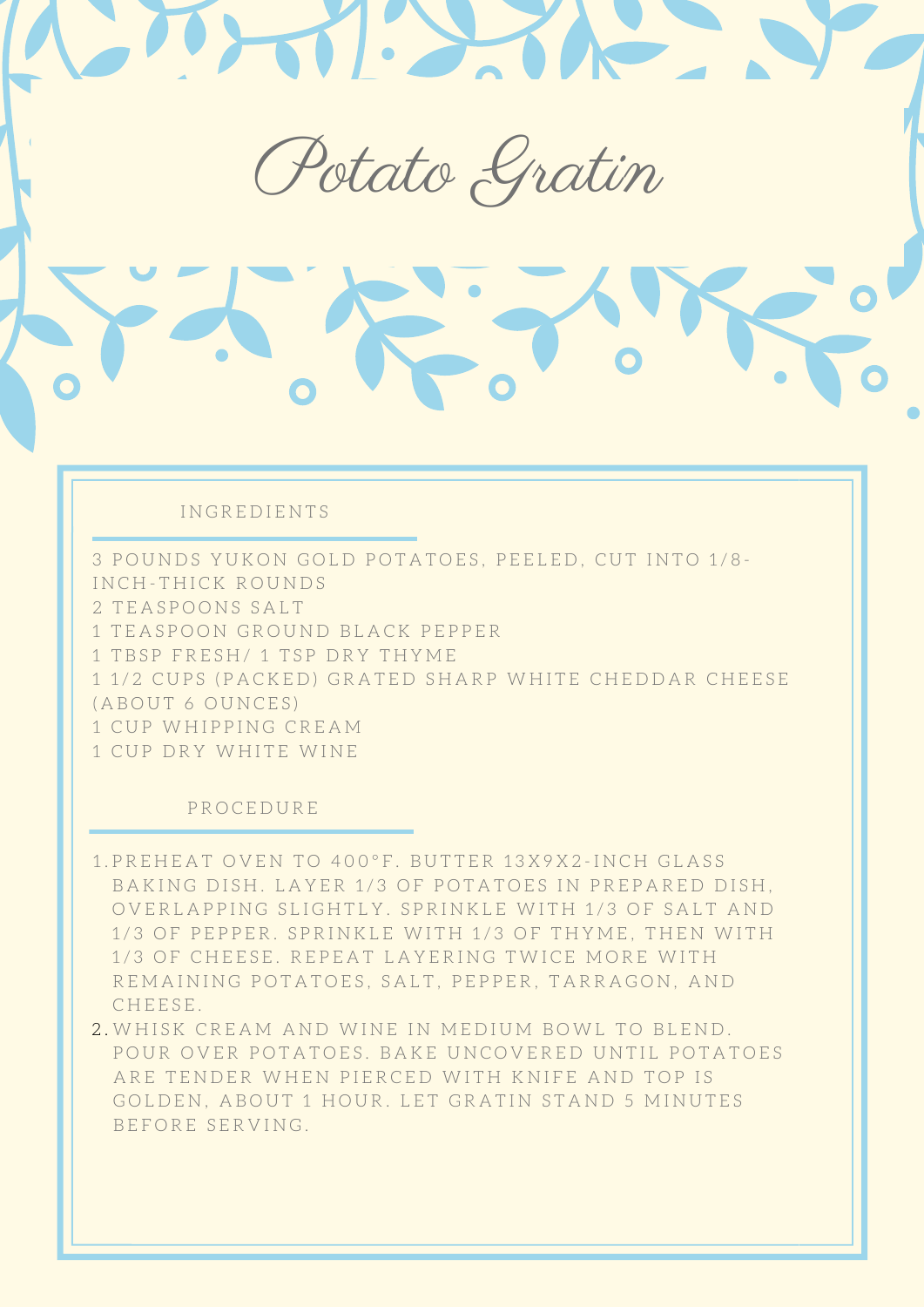..... 0 0 0 • Carrot Cupcake

## I N G R E D I E N T S

1 1/4 CUPS ALL-PURPOSE FLOUR 1/2 CUP GRANULATED SUGAR 1/2 CUP LIGHT BROWN SUGAR PACKED 3 / 4 T E A S P O O N B A K I N G S O D A 1 / 2 T E A S P O O N S A L T 1 / 4 T E A S P O O N F R E S H G R A T E D N U T M E G 3/4 CUPS CANOLA OIL 2 LARGE EGGS 1 1/2 TEASPOONS VANILLA EXTRACT 2 TABLESPOONS MILK 1 1/2 CUPS SHAVED CARROTS 1/2 TEASPOON BAKING POWDER 1 TEASPOON CINNAMON

- 1.PREHEAT OVEN TO 350F AND LINE A 12-COUNT CUPCAKE PANS WITH PAPER LINERS.
- 2.IN THE BOWL OF A STAND MIXER, WHISK TOGETHER FLOUR, SUGARS, BAKING POWDER, BAKING SODA, SALT, CINNAMON AND NUTMEG.
- 3.STIR IN CANOLA OIL. ADD EGGS, ONE AT A TIME, PAUSING TO SCRAPE DOWN SIDES OF THE BOWL AFTER EACH ADDITION. BEAT UNTIL WELL-COMBINED.
- 4.STIR IN VANILLA AND MILK.
- 5.ADD CARROTS AND STIR UNTIL COMBINED.
- 6. EVENLY DIVIDE BATTER INTO CUPCAKE LINERS, FILLING EACH 2/3-3/4 OF THE WAY FULL. TRANSFER TO OVEN AND BAKE ON 350F FOR 20 MINUTES OR UNTIL A TOOTHPICK INSERTED IN THE CENTER COMES OUT CLEAN OR WITH MOIST CRUMBS.
- 7. ALLOW TO COOL COMPLETELY BEFORE ICING